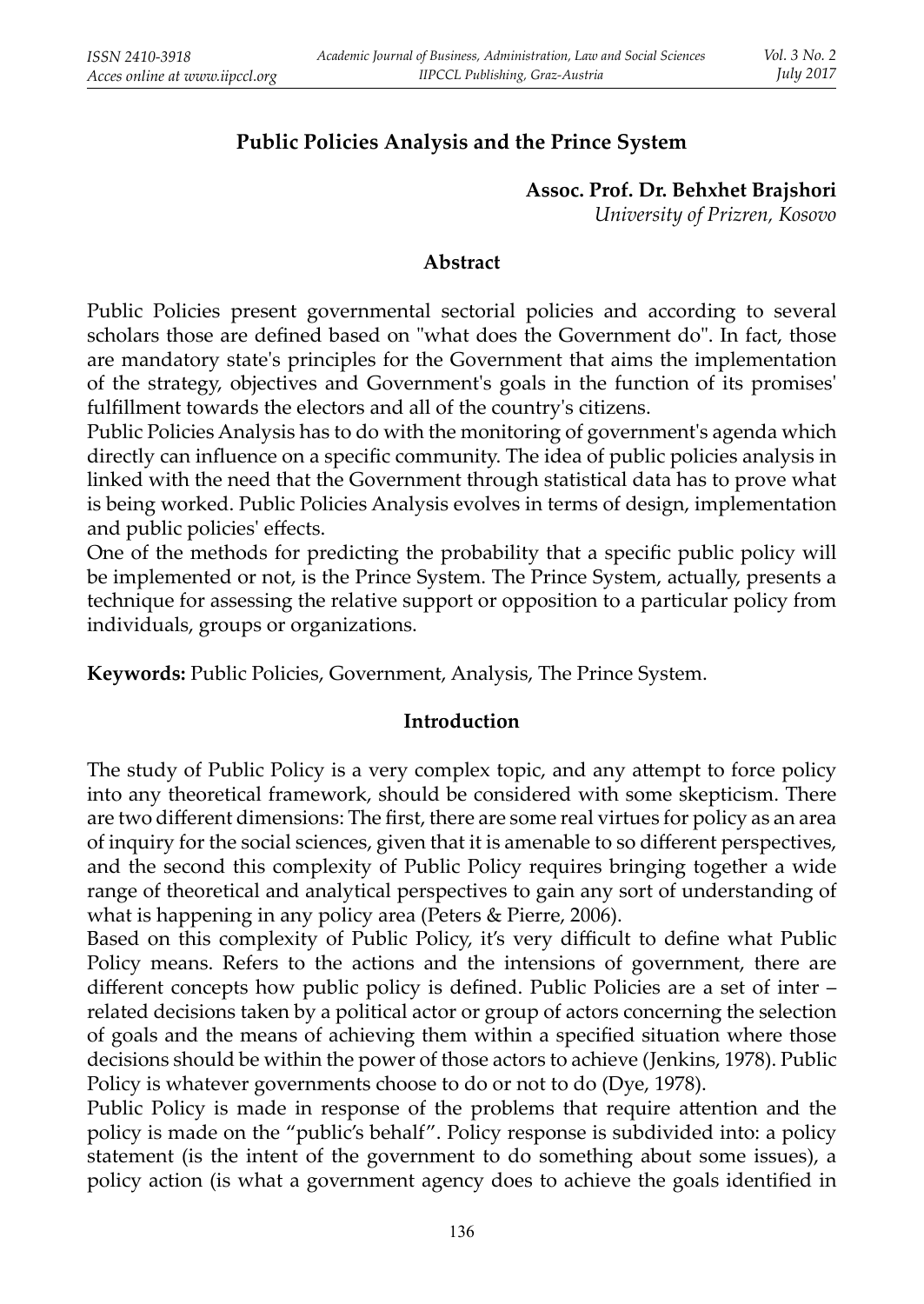the statement) and a policy result (is what happens in the environment, following the agency's efforts to achieve the goal identified in the statements) (Birkland, 2011). Public Policy is a course of government action or inaction in response to public problems. It is associated with formally approved policy goals and means, as well as the regulations and practices of agencies that implement programs. Public Policies are formulated and implemented in order to attain the objectives which government has in view for the betterment of the public (Sanchawa, 2010). Example: The definition of Social Policies as Public Policies is: Social policies are public services that govern the well-being of citizens, and they revolve around the five social maladies of poverty, poor health, inadequate housing, lack of education and unemployment.

By implementing social policies, governments strive to improve the quality of life for citizens and correct societal maladies.1

## **Public Policy Analysis**

We are all critical of Public policies and most of us have ideas about how they could be better. Sometimes we put different proposals about why they are defective, tending to involve views about policy makers as ignorant or misled. The policies would be better if only different people had more influence on policy. In this direction, before we suggest alternative policies to the ones we have, it is crucial to know how policy is made. The policy process is a complex political process in which there are many actors: politicians, interest groups, publicly employed professionals, civil servants and passive recipients of policy.

There are different kinds of policy analysis. Analysis of policy in which are included:

¾ *studies of policy content* (description and development of particular policies),

¾ *studies of policy outputs* (seek to explain why levels of expenditure wary between countries or local government),

¾ *studies of the policy process* (how policy decisions are made and how policies are shaped in action) and,

Analysis for policy in which are included:

¾ *Evaluation (*analyzing the impact policies have on the population).

¾ *Information for policy making (*necessary data to assist policy makers to reach decisions).

 $\triangleright$  *Policy advocacy (involves the analyst or groups of interest in pressing specific* options in the policy process).

¾ *Process advocacy (in* which analysts or interest groups seek to improve the nature of the policy-making systems through different approaches) (Hill, 2005)

Carl V. Paton, David S. Sawicki and Jenifer Clark argues that there is a set of systematic procedures or policy analysis methods that can be used to solve contemporary policy problems. Also, there is a subset of these methods that are basic methods, yielding quick results and serving as theoretically sound aids to making good policy decisions. Some people might argue that the variety of public policy problems is so great that no one set of systematic procedures could be developed for dealing with all of them.

 $1$  Reference. Government and Politics. What is the definition of social policy? https://www.reference.com /governme nt -politics/def inition-social-policy-bc65cf69354f6717#.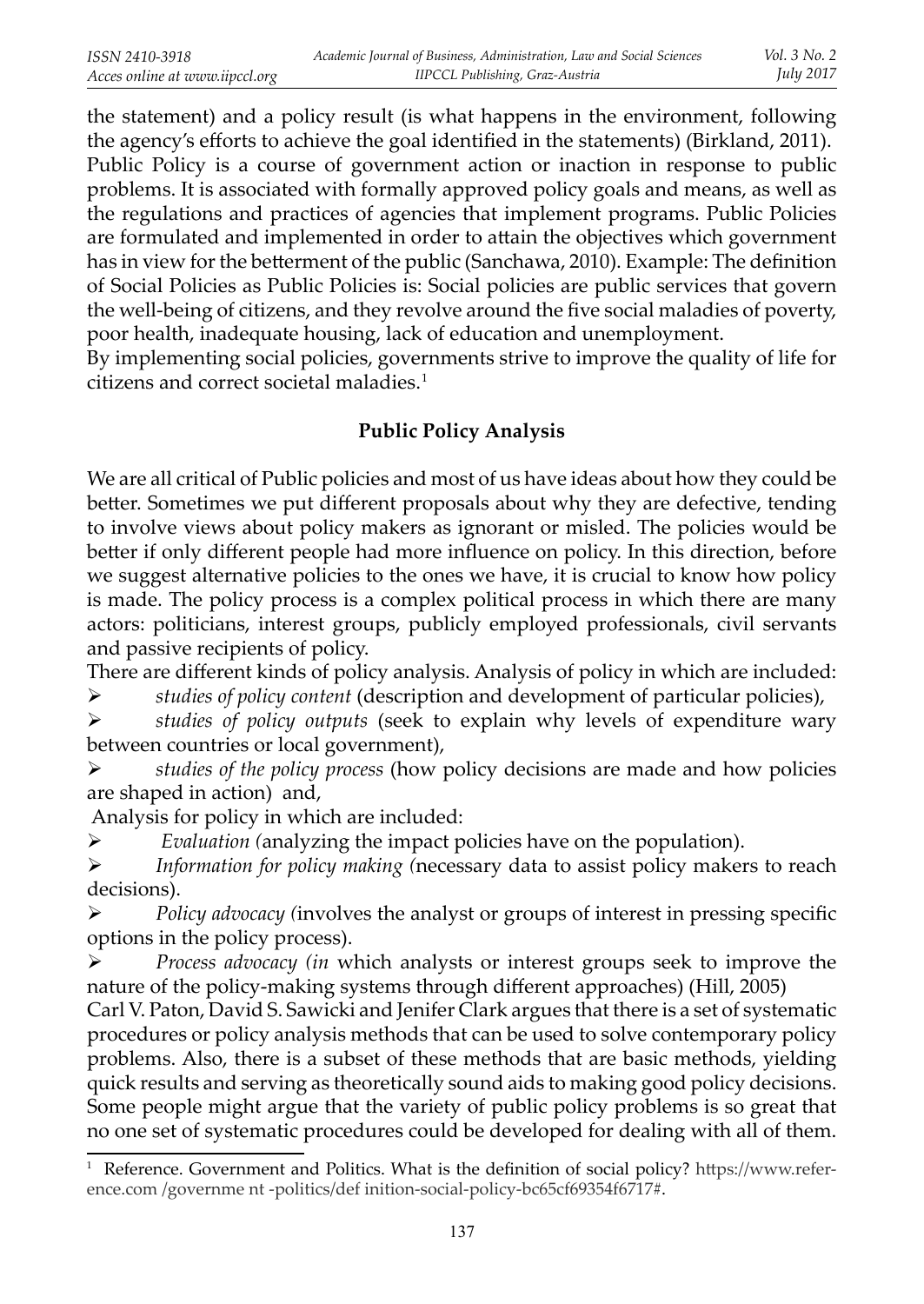Critics might also say that the geographic and political context for these problems is so fare –ranging that they don't have much in common. Authors have used the rationalist model to present the steps in the process of analyzing of public policies, starting from definition of the problem to the preferred policy for implementation (Fig.1.) (Patton, Sawicki, Clark, 2016).

Figure 1. The Classical Rational Problem - Solving Process



Werner Jann and Kai Wegrich argues that "from its origins in the 1950s, the field of policy analysis has been tightly connected with a perspective that considers the policy process as evolving through a sequence of discrete stages or phases". In this regard, they have presented a simplified model of the policy process composed from 4 stages or phases (Jann, Wegrich, 2007):

→ *Problem recognition* – The first step would be that a social problem has been defined as such and that the necessity of state intervention has been expressed. The second step would be that the recognized problem is actually put on agenda for consideration of public agenda.

¾ *Policy formulation and decision making -* policy formulation includes problems, proposals and demands which should be transformed into government programs and projects. Also, policy formulation and adoption includes policy objectives and different action alternatives. Studies of policy formulation have been influenced by efforts to improve practices within governments by introducing techniques and tools of more rational decision- making. Public Policy analysis was part of a reform coalition engaged in developing tools and methods for identifying effective and cost –efficient policies. In this regard U.S government and European governments have introduced Planning Programming Budgeting System (PPBS) as a basis for rational planning and decision –making.

Policy formulation in western democracies proceeds as a complex social process, in which state actors play an important but not necessarily role. In decision –making are included all individuals, interest groups, businesses, state, and other different groups.

*Implementation* - The stage of execution or enforcement of a public policy by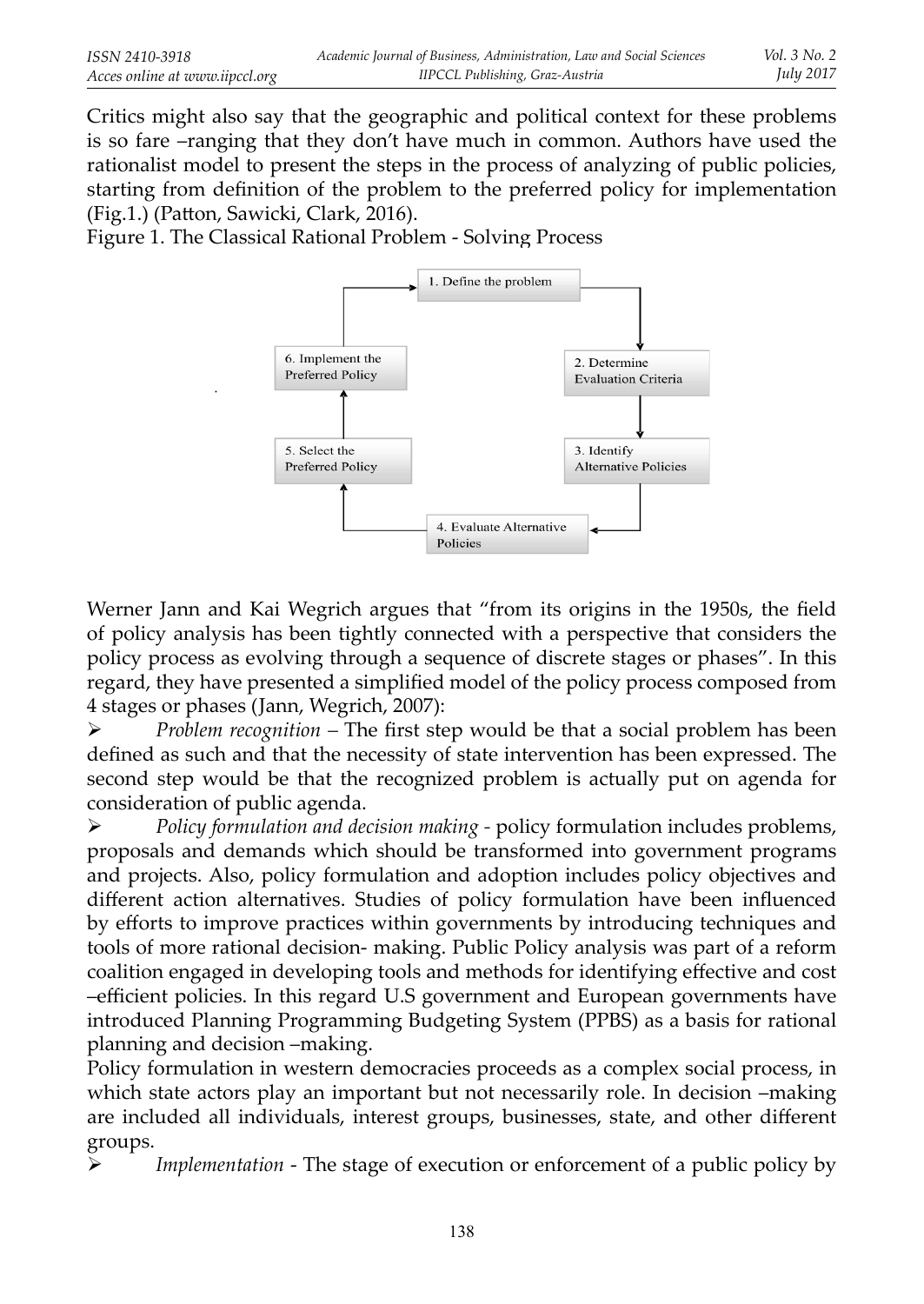the responsible institutions and organizations that are often, but not always, part of public sector, is referred to as implementation. Policy implementation is defined as" what happens between the establishment of an apparent intention on the part of the government to do something, or to stop doing something". Usually, policy implementation is critical as political and administrative action. Therefore, policies and their intentions will very often be changed or even distorted, its execution delayed or even blocked altogether.

The simplified model of policy implementation would include:

 $\checkmark$  Specification of program details (how and by which agencies should the program be executed?);

 $\checkmark$  Allocation of resources (budget resources, personnel etc).<br> $\checkmark$  Decisions (bow will decisions of single cases be carried of

Decisions (how will decisions of single cases be carried out?)

¾ *Evaluation and termination* - During the evaluation stage of the policy cycle, these intended outcomes of policies move into the center of attention of all interest groups. Therefore, policy-making is supposed to contribute to problem solving or at least to the reduction of the problem load. Evaluation is not only associated with the final stage in the policy cycle that either ends with the termination of the policy or its redesign based on modified problem perception. Moreover, the role of evaluation in the policy process goes far beyond the scope of scientific evaluation studies. Policy evaluation takes place as a regular part of the political process and debate. Evaluations can lead to diverse patterns of policy – learning such as: successful policies will be reinforced, idea for development of pilot projects, model experiments etc. Evaluations could also lead to the termination of a policy. Sunset Legislation and Zero-Based-Budgeting (ZBB) have been suggested as key tools that encourage terminating prior policies in order to allow for new political priorities to materialize.

Policy analysis is a process of multidisciplinary inquiry aiming at the creation, critical assessment, and communication of policy-relevant information. As a problem-solving discipline, it draws on social science methods, theories, and substantive findings to solve practical problems.

In context of Methodology of Policy Analysis, William Dunn presents the Process of Policy Analysis through integrated analysis (Figure 2.)

Figure 2. The process of integrated analysis (Dunn, 2016)

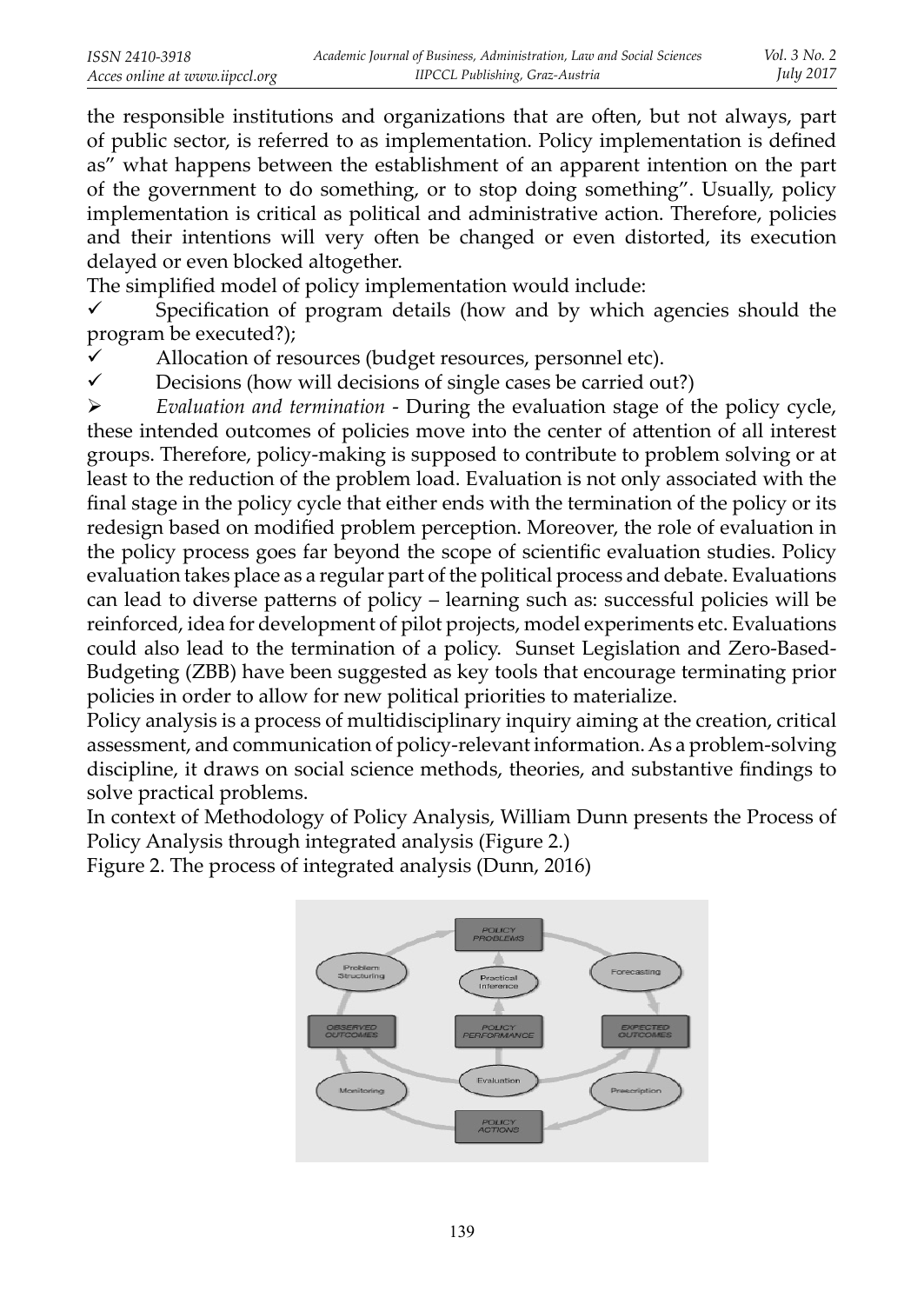Policy analysis is designed to provide policy – relevant information about five types of questions:

¾ *A policy problem* - is an unrealized need, value, or opportunity for improvement attainable through public action. Information about policy problems (e.g. safe schools or a living wage etc), plays a critical role in policy analysis, because the way a problem is defined shapes the search for available solutions.

¾ *Expected policy outcomes*- are consequences of one or more policy alternatives designed to solve problem.

¾ *A Preferred Policy-* is a potential solution to a problem.

¾ *An observed policy outcome-*is a present or past consequence of implementing preferred policy.

¾ *Policy performance-* is the degree to which an observed policy outcome contributes to the solution of a problem.

## **The Prince System**

Good Public Policy ideas do not become policies without sufficient political support. A method for forecasting the chances that policy will be implemented is the Prince System.

The Prince System, named after Machiavelli's famous book "The Prince", is a technique for assessing the relative support and opposition of various individuals, groups, and organizations for a public policy decisions.

"Prince" stands for Probe, Interact, Calculate, and Execute (Mansur, 2011). A Prince Analysis is essentially a power analysis, and it's useful if two important conditions are met:

 $\triangleright$  First, the outcome that you desire must be described in concrete terms,

¾ Second, Prince Analysis focuses on changing the behavior of other individuals in order to accomplish the desired outcomes.

Probe- We must probe our surroundings the figure out who are the most important players (their influence on the topics important for us). In fact we must define the problem.

Interact- The next step is to analyze the player's *influence (combination of position, priority, and power)* on your issue.

*Position-* is whether any issue divides everyone into one of three groups-those in favor, those opposed and those who are neutral( the interval of position can be -5 to  $+5$ ). Neutral position reflects  $\frac{1}{2}$  of priority x power total assessment matrix.

*Priority-*is the "strength" of the support or opposition (the interval of priority can vary 1-5).

*Power-* is the ability to make one's preference on an issue happen (the interval of Power can be (1-5).

To have a clear picture about the solving problem, you must gather the information from different sources.

Calculate- however you gathered information, the next step is to build a series of tables or cumulative table summarizing what we found. For instance, you can calculate separately position matrix, power matrix, and power x priority matrix, or unified prince matrix.

Execute- Finally, having analyzed the power in the network, the last step is to formulate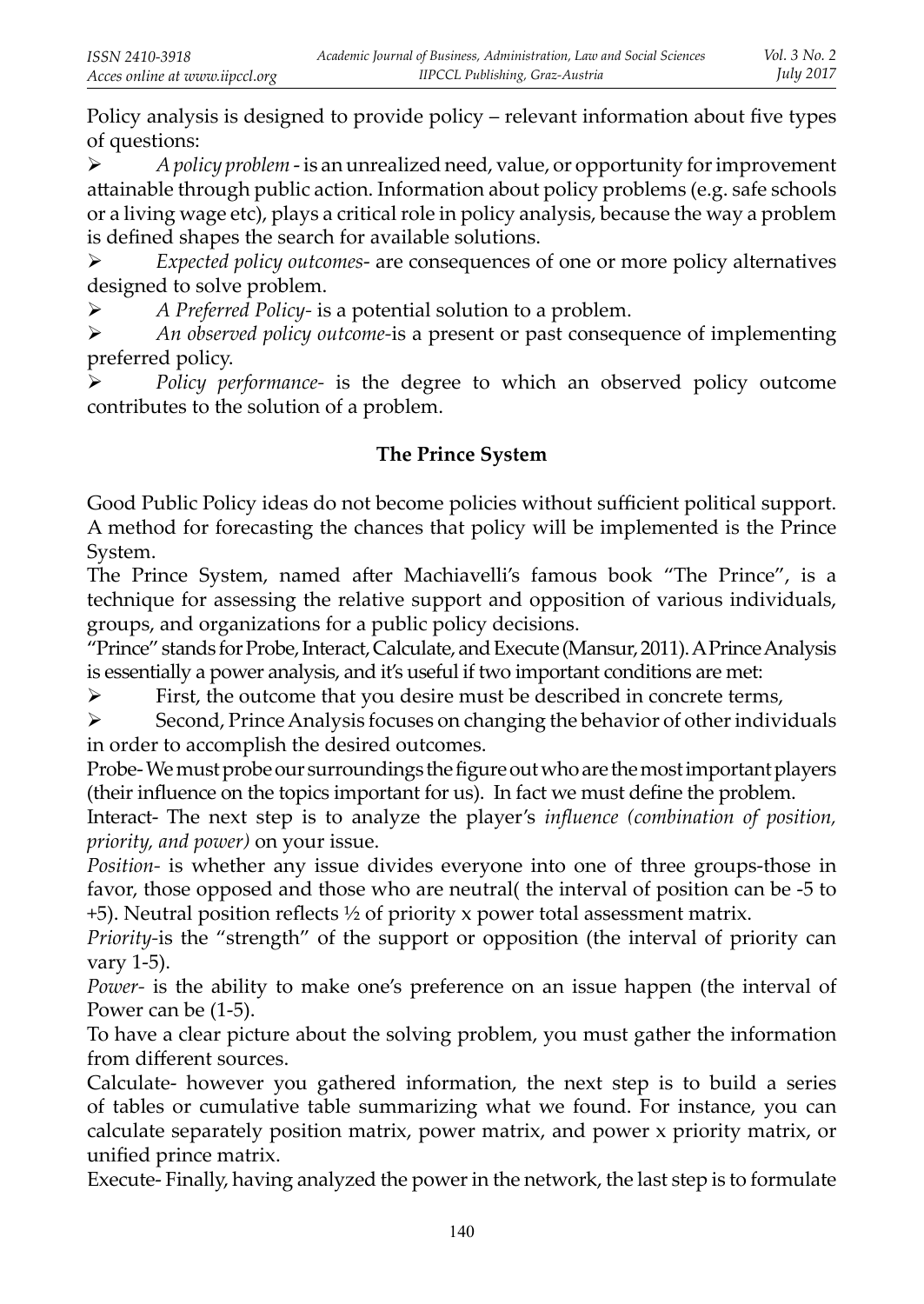and execute a strategy. If the outcomes aren't in the expecting level, there are only for tools at your disposal to increase the likelihood of the outcomes you desire:

 $\triangleright$  Change the position of one or more players on your problem.

 $\triangleright$  Increase the priority of your problem for those players who side with you, or decrease it for those who oppose you.

 $\triangleright$  Build the power of those players who side with you, or weaken the power of those who oppose you.

 $\triangleright$  Make friends and win over your enemies.

## **Interpretation of Probability**

0% - Never will be supported and implemented.

1%- 39%- Unlikely to be implemented.

40%-59% - Uncertain. Likely to continue being disputed without resolution.

60%- 99% - Likely to be implemented.

100% - Certain to be implemented.

# **The problem: High level of Environmental pollution**

We should create the new policy to protect the population from High level of Environmental pollution. To achieve expecting results - reducing the Environmental pollution for 35 % for next 5 years, government should invest yearly 3% of GDP, and Corporation of Energy 12 % of its own revenues. There are different players  $(A, B, C, A)$ D, and E) who are interested to support such a public policy. But they have different position, priority and power about the proposed policy (see table 1).

| Players | Position<br>$-5$ ---- $+5$ | X | Power | X | Priority | $=$ | First<br>Calculation-<br>Prince System |
|---------|----------------------------|---|-------|---|----------|-----|----------------------------------------|
| A       | $+1$                       | X | 5     | X |          |     | 10                                     |
| B       | $+4$                       | X | 3     | X |          |     | 60                                     |
|         | $-2$                       | X | 3     | X |          |     | $-12$                                  |
| D       | $-5$                       | X | 4     | X |          | $=$ | $-60$                                  |
| E       | 0                          | Х | 4     | Х |          | =   | (16)                                   |

Table 1. Reducing the Environmental Pollution for 35 % next 5 years.

Source: By Author.

Calculation 2: Sum of all positive Prince Scores Plus ½ Neutral Prince Scores  $(10+60+8=78)$ .

Calculation 3: Sum of all Scores Ignoring Sings and Parentheses (10+60+12+60+16= 158). Calculation 4: Probability of Support= Calculation 2/Calculation 3(78: 158= 49.36%).

## **Interpretation of Probability**

Since our Public Policy implementation is ranked at the score 40% to 59% (49, 36%), there is the probability that proposed public policy for reduction of the Environmental pollution, will not be supported from some of the above mentioned players and it is